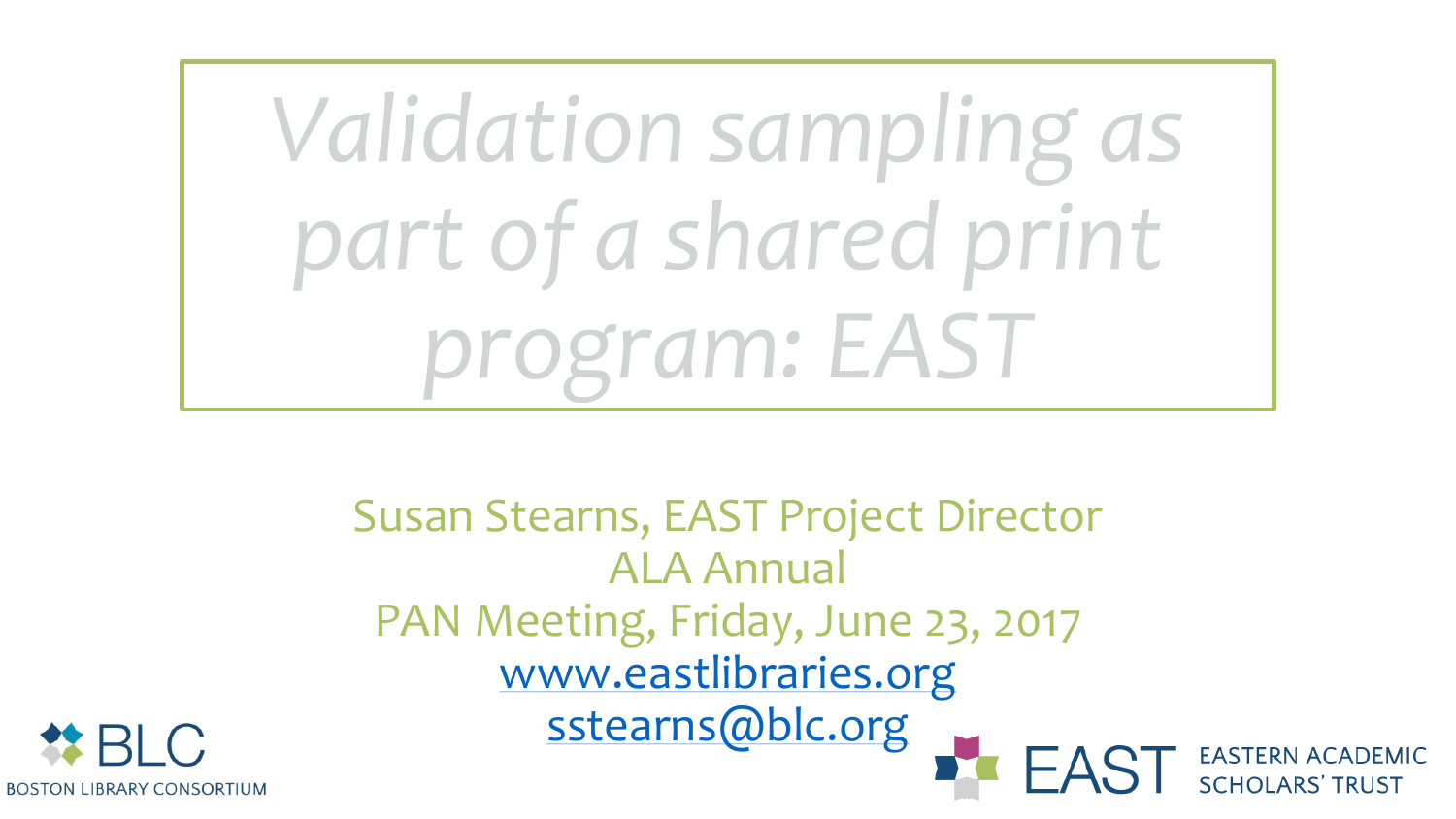### The EAST mission

Securing the scholarly print record in support of teaching, learning and research

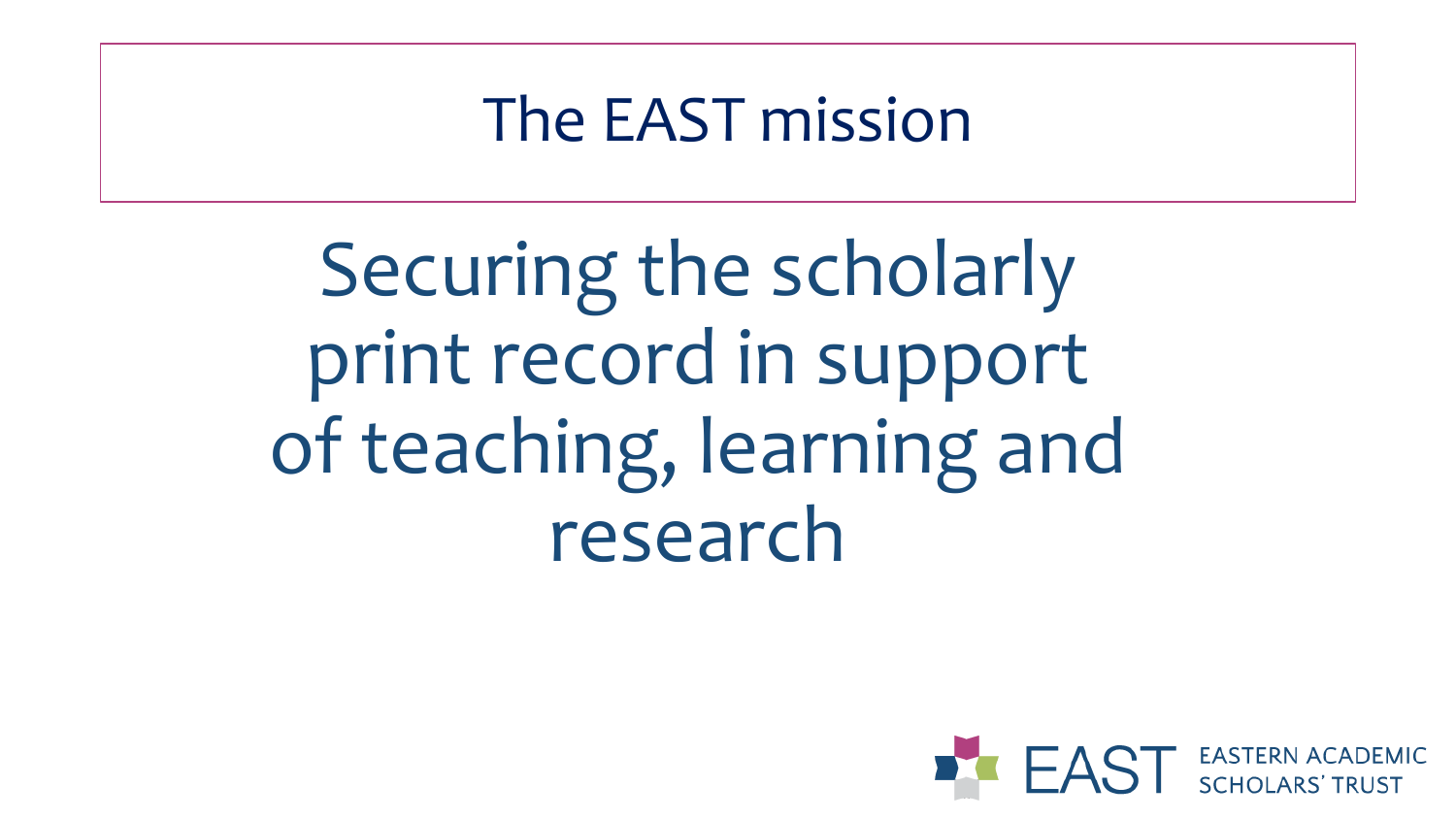

- 59 members from Maine to Florida
- 51 Retention Partners
- 8 Supporting Partners
- **·** Diversity in collection size, research vs. teaching focus and collection philosophy**ST** EASTERN ACADEMIC<br>SCHOLARS' TRUST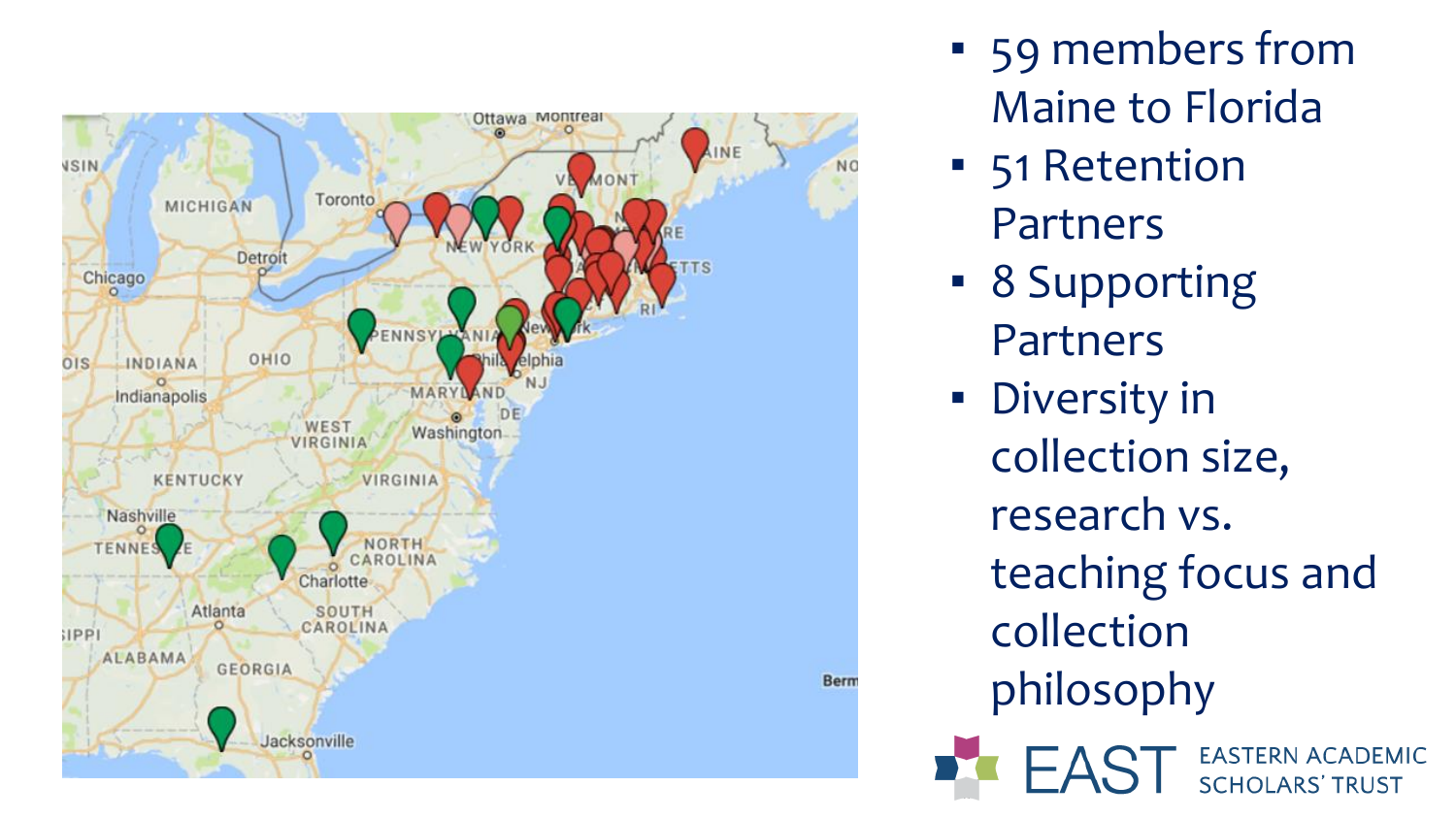# Validation is infrequent

- Survey by Terri Koch and Andrew Welch of Drake University in 2016 of 14 shared print programs
	- Mix of serials and monographs
	- 12 either doing no validation or still considering
	- Reasons for NOT validating: Time and Cost
	- Reasons for validating: Ensure access, reassure faculty
- EAST: our funder cared a great deal and provided monies to cover a sampling approach

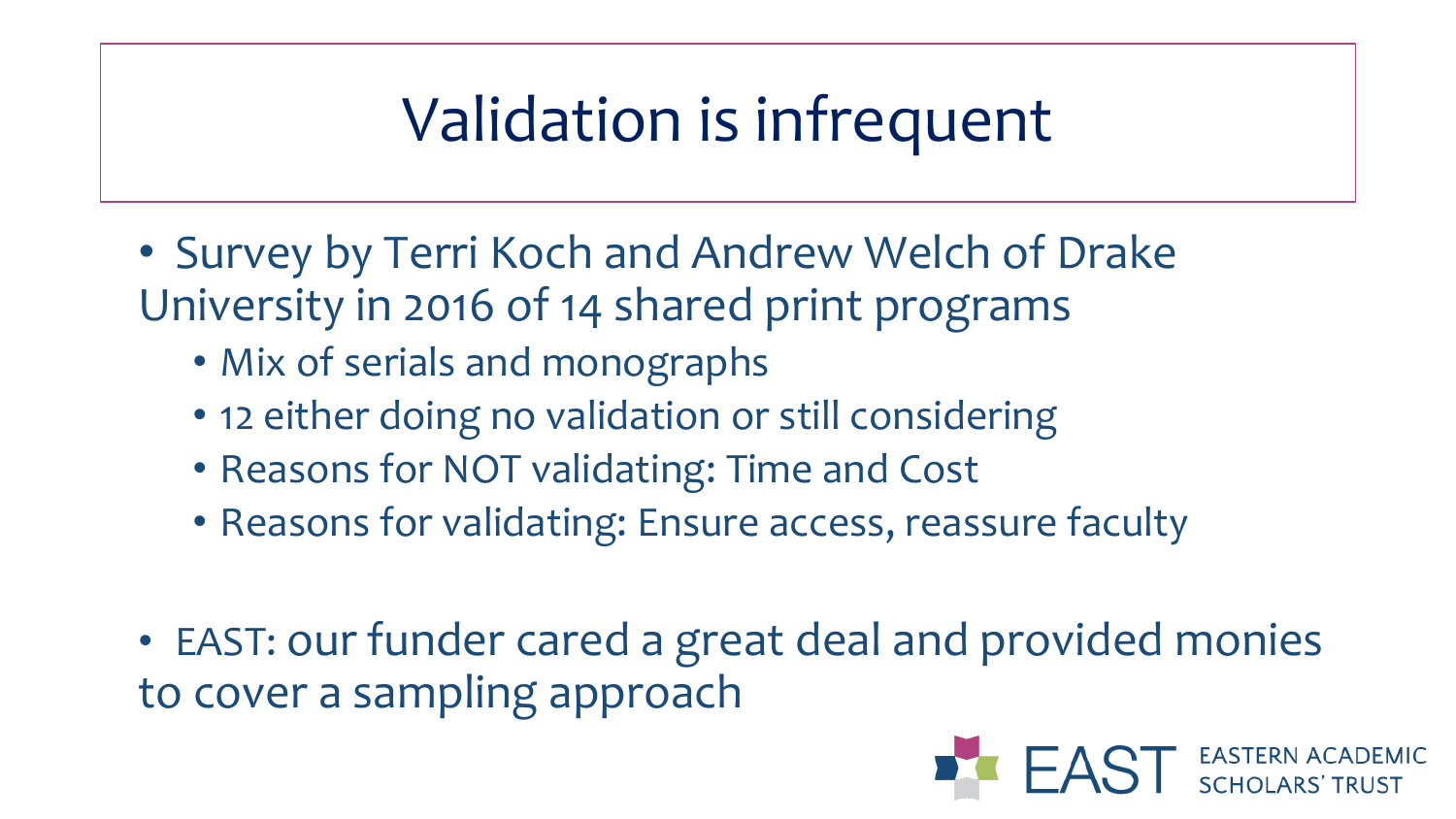## Original Goals for the Validation Sample Study

Develop study methodology

Determine missing rates

Determine factors impacting "missingness"

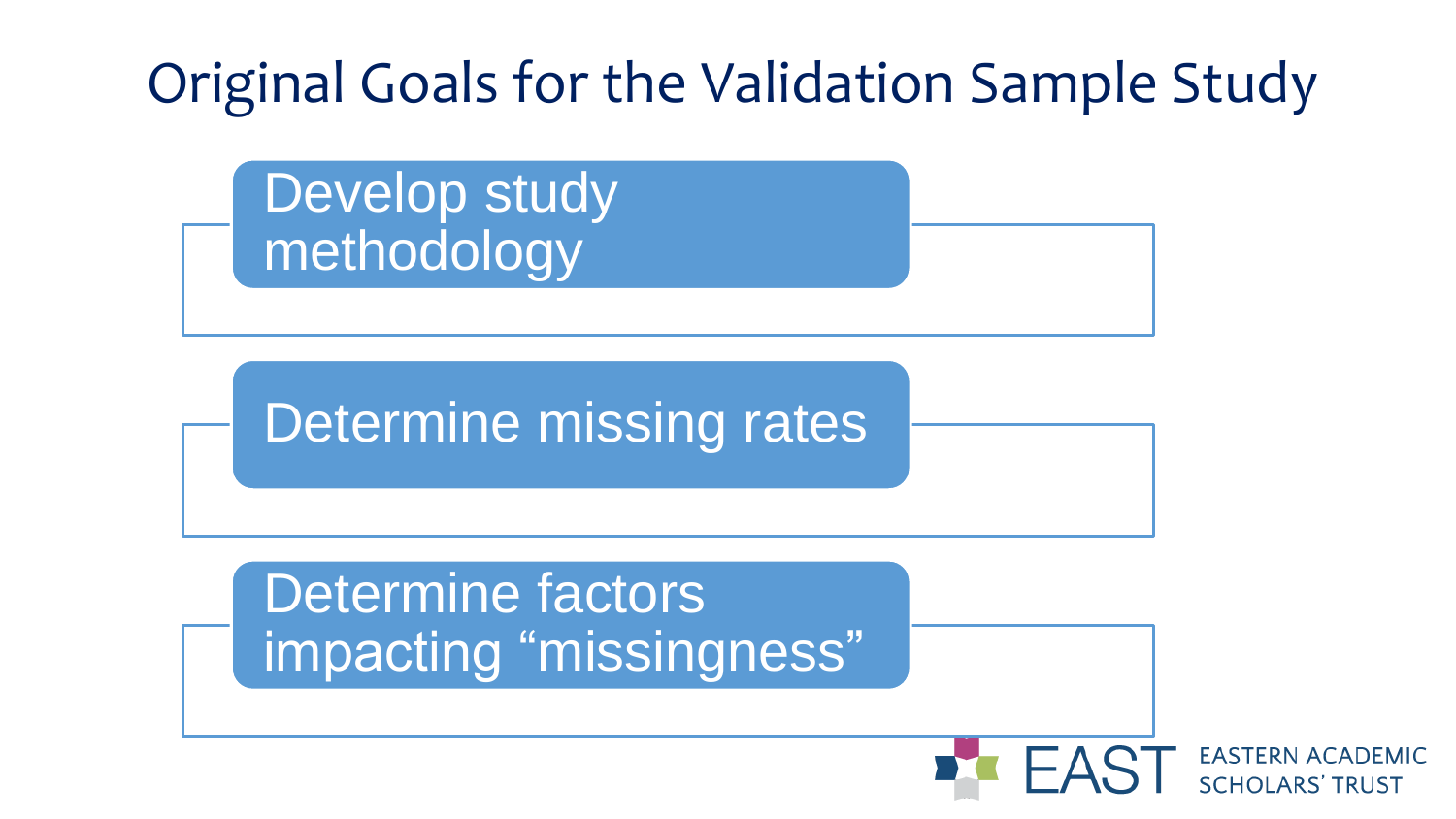#### Further Goals Added

Cursory condition evaluation

Determine factors correlated with poor condition

Should retention model or allocations be modified?

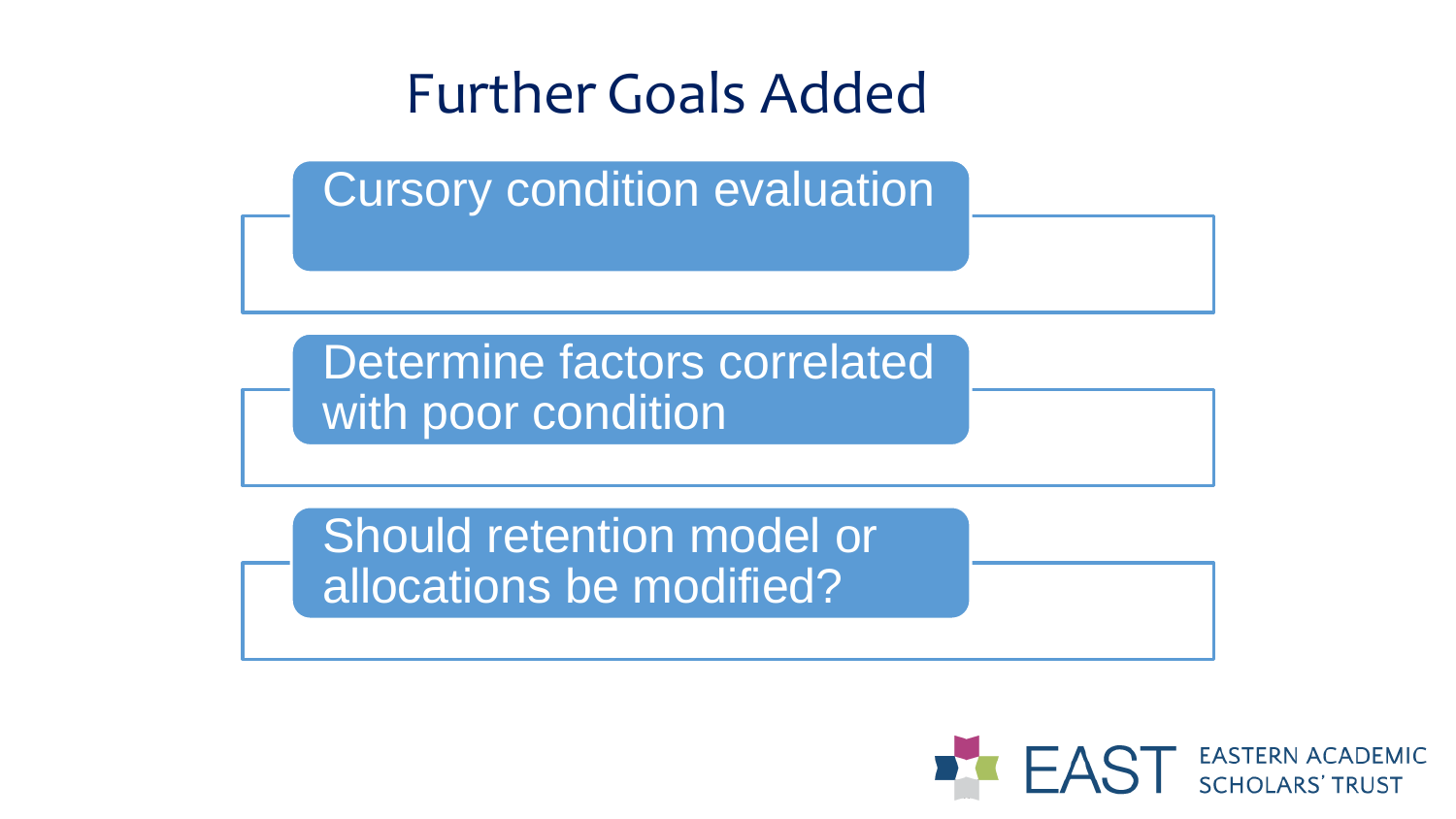

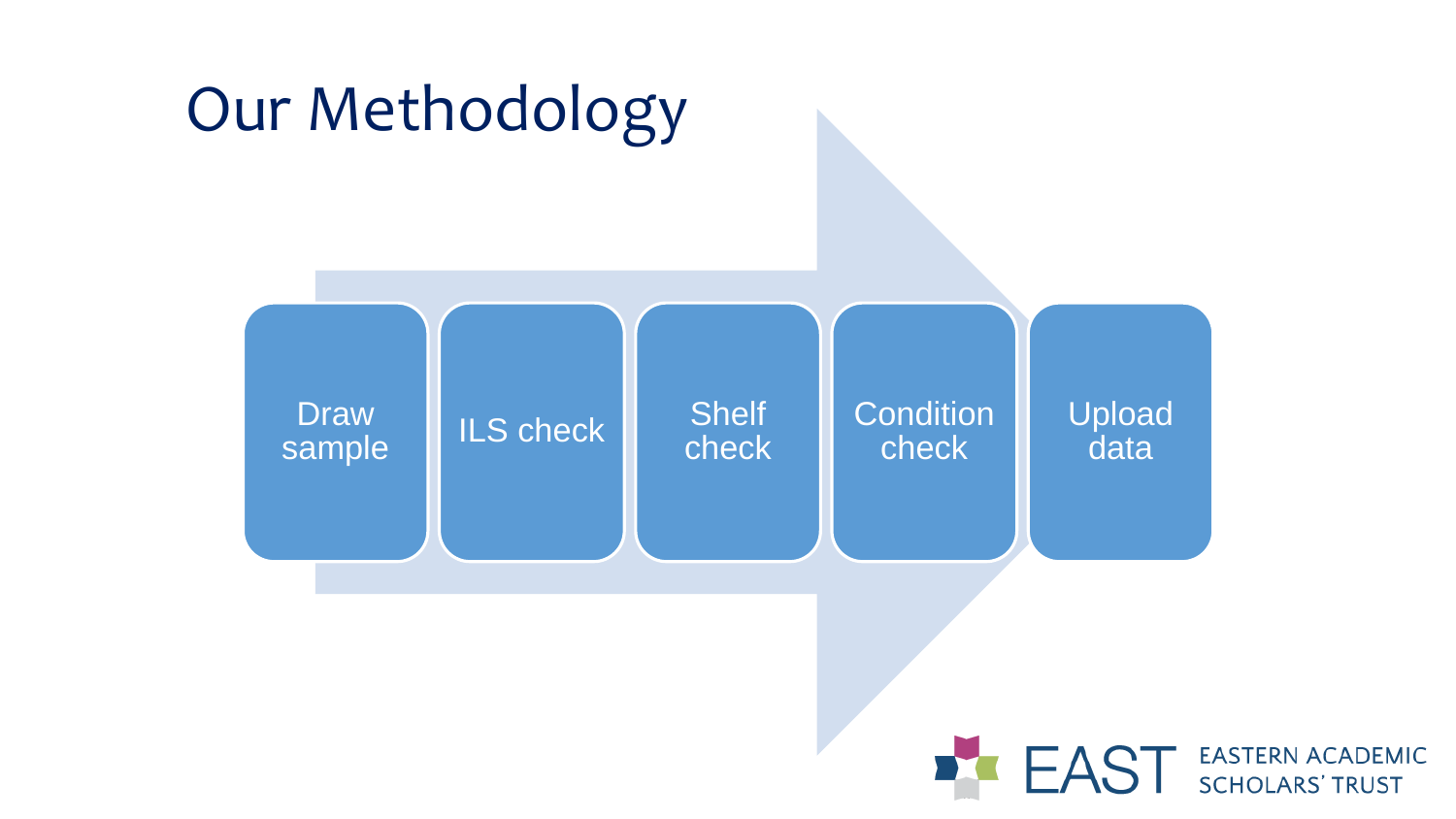

<https://github.com/samato88/EastValidationTool>

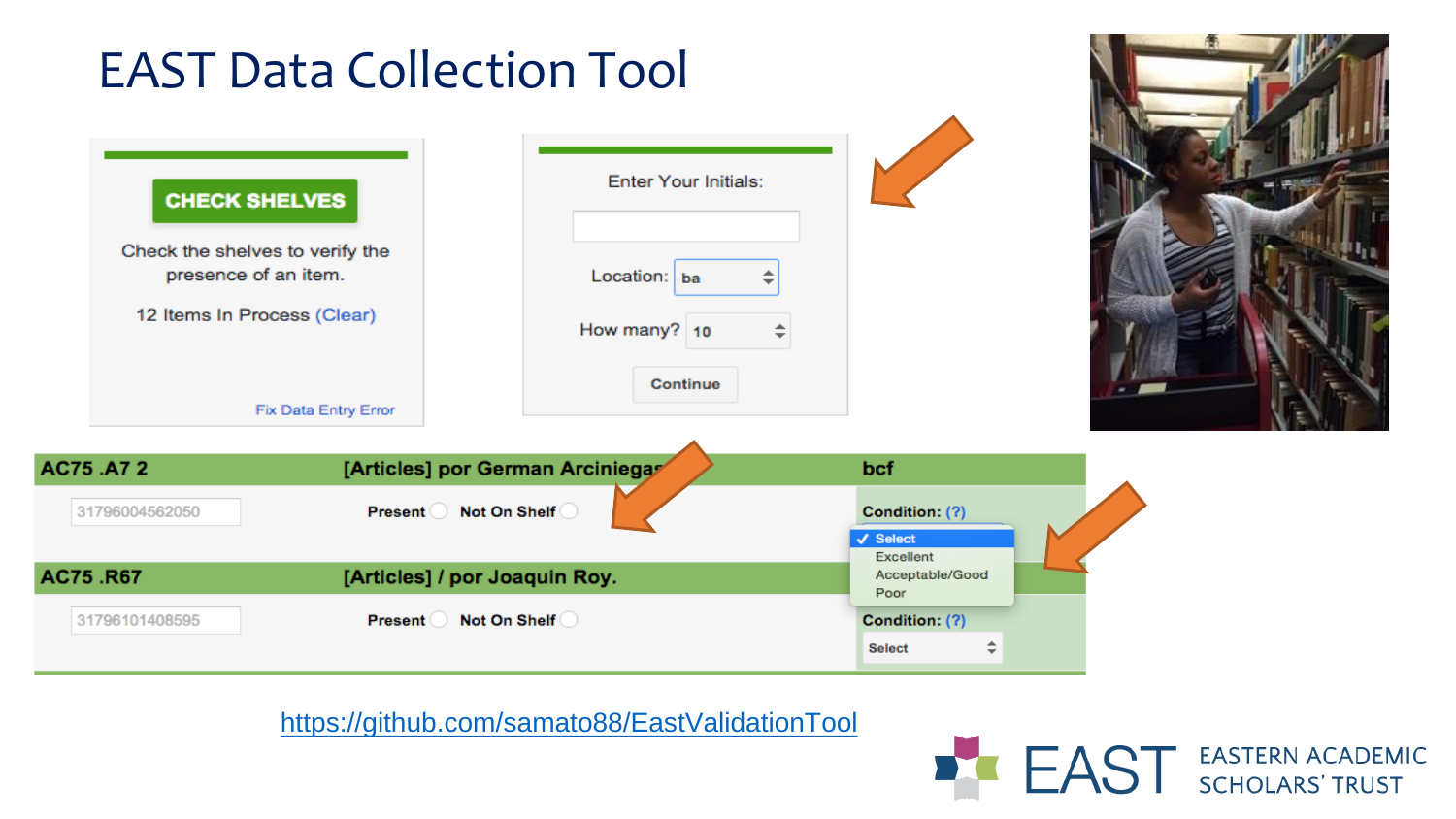## Summary Statistics and Distribution on Missing Monographs (all estimates accurate to 1%)

| mean   std   Min   5 <sup>th</sup>   25 <sup>th</sup>   50 <sup>th</sup>   75 <sup>th</sup>   95 <sup>th  </sup> |  | $ $ pctl | pctl | $ $ pctl | $ $ pctl                    | $\vert$ pctl | max |
|------------------------------------------------------------------------------------------------------------------|--|----------|------|----------|-----------------------------|--------------|-----|
| Rate 3.0% 2.1% 3% 6%                                                                                             |  |          |      |          | $1.3\%$ 2.8% 4.2% 7.4% 9.7% |              |     |

= 97% average availability metric

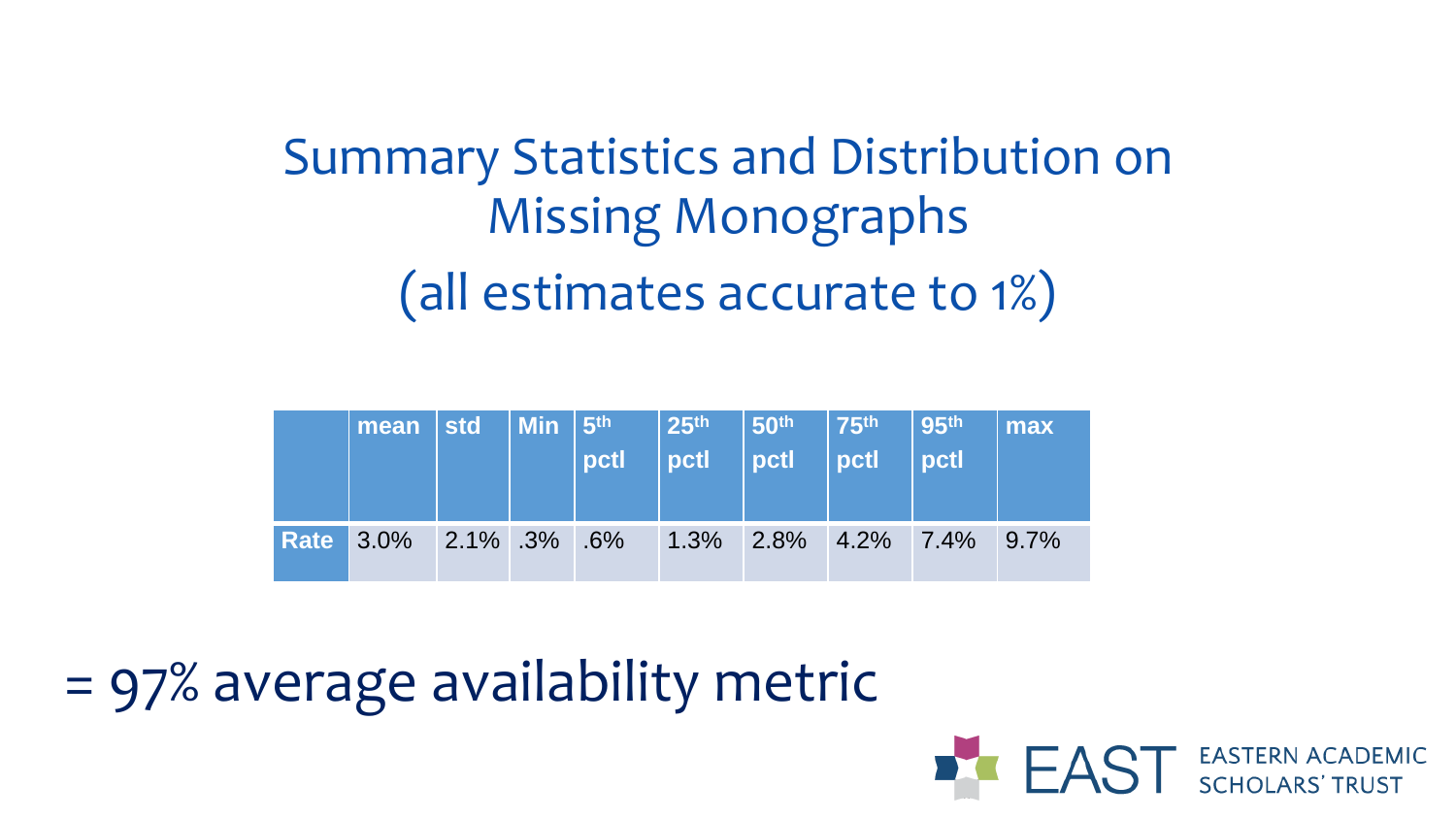Summary Statistics and Distribution on Condition of Monographs (all estimates accurate to 2%):

|                   | mean       | <b>std</b>       | <b>Min</b>              | 5 <sup>th</sup> | 25 <sup>th</sup> | 50th  | 75th  | $\vert$ 95th | max   |
|-------------------|------------|------------------|-------------------------|-----------------|------------------|-------|-------|--------------|-------|
|                   |            |                  |                         | pctl            | pctl             | pctl  | pctl  | pctl         |       |
| <b>Poor</b>       | 10.7% 9.8% |                  | 1.1%                    | 1.3%            | 3.0%             | 8.2%  | 15.2% | 29.3%        | 44.2% |
| <b>Acceptable</b> |            |                  | 55.7% 17.3% 34.8% 34.8% |                 | 45.5%            | 54.1% | 65.9% | 88.1%        | 91.1% |
| <b>Excellent</b>  |            | 36.6% 17.7% 6.8% |                         | 7.8%            | 20.7%            | 33.6% | 43.3% | 70.5%        | 78.8% |

= almost 90% in good or excellent condition

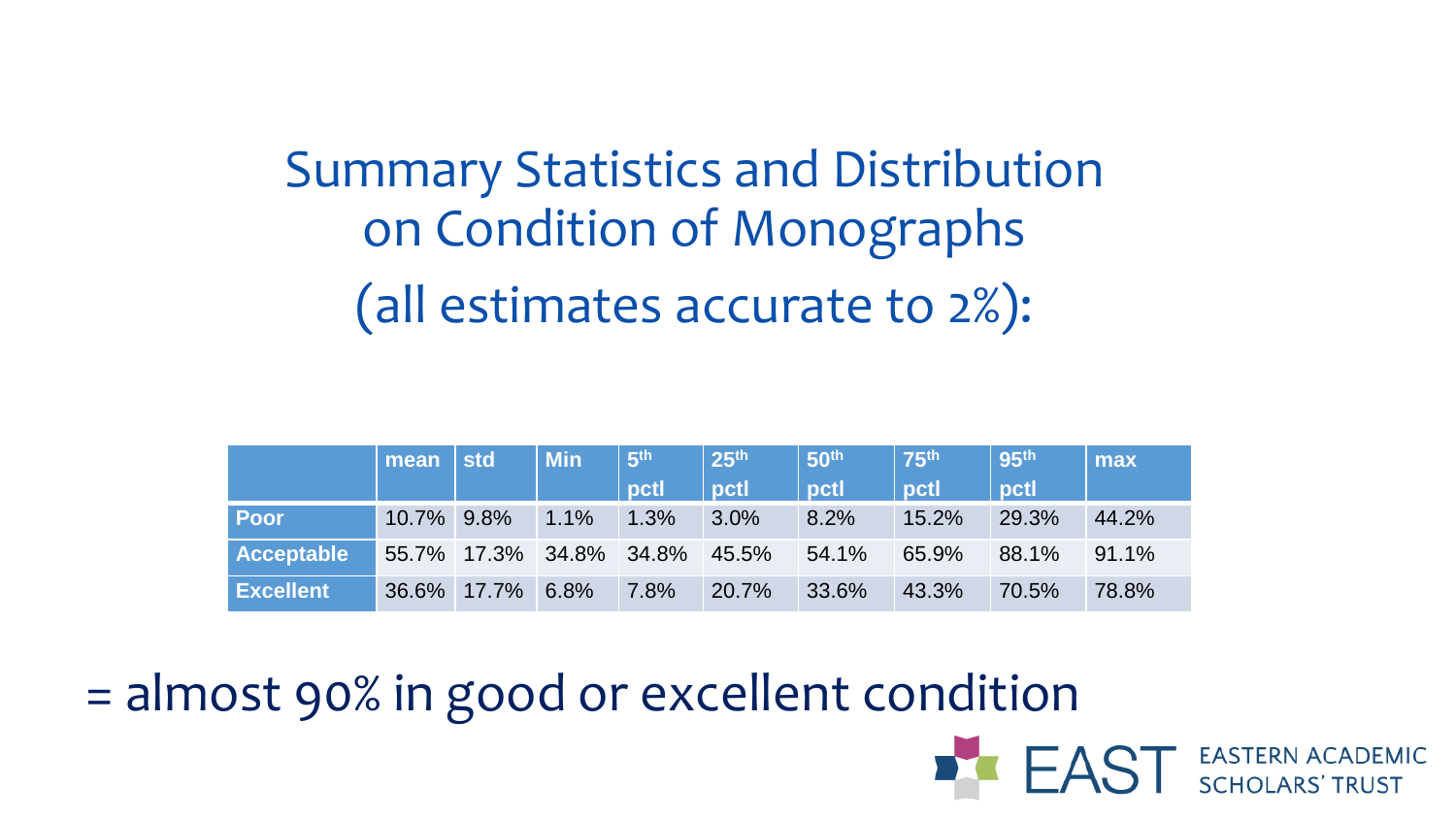# Conclusions – Likelihood of Being Missing

- Missing rates at most participating libraries were very low. Only two libraries had rates greater than 7.4%, and no library had a rate greater than 10%
- Factors significantly affecting likelihood of being missing were small
- No factor appeared important enough to suggest a modification to the current EAST retention plan

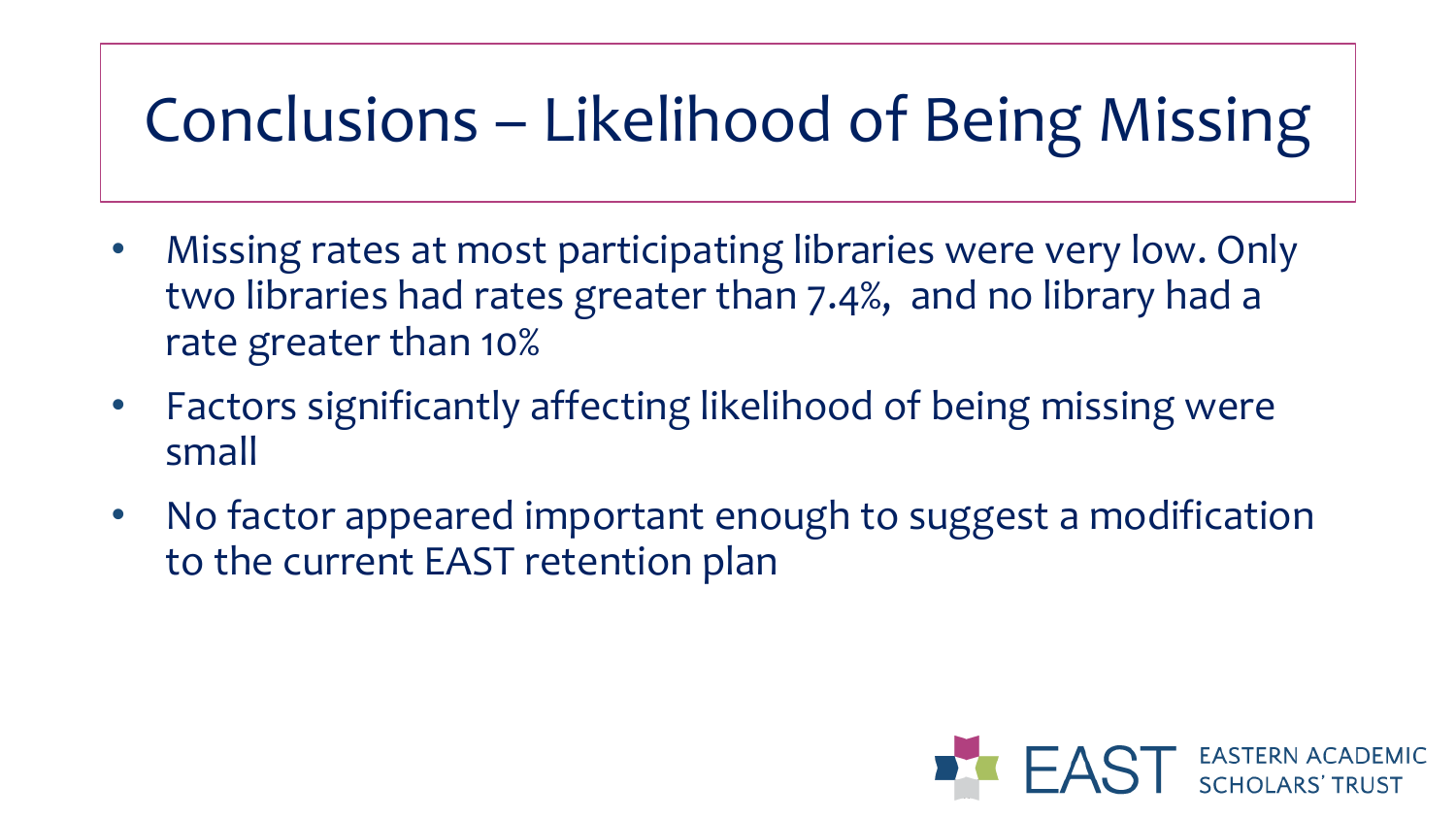#### Conclusions – Likelihood of Being in Poor Condition

- Poor condition rates at some participating libraries were large enough to merit attention. A quarter of the libraries had rates greater than 15% and two libraries had rates greater than 25%
- Certain factors affecting likelihood of being in poor condition are large enough to recommend changes to retention plans
- Retention plan might keep extra copies of older monographs, monographs frequently circulated, and monographs in subject area of painting

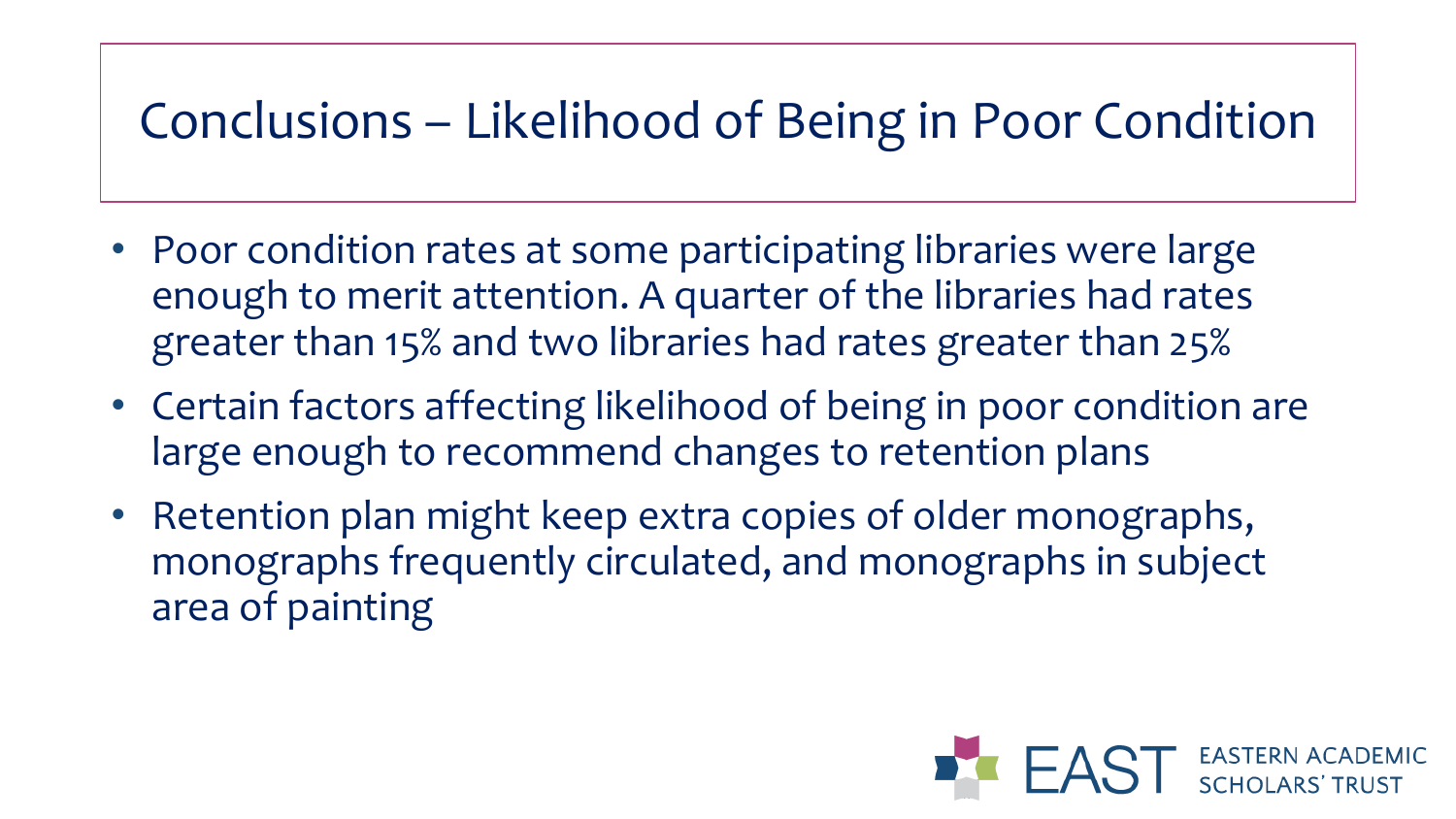## Deeper Dive into the Data

- Statistical analysis to model likelihood of item being missing or in poor condition
- Identified 7,800 items with statistically higher likelihood of being missing
- Identified 72,700 items with statistically higher likelihood of being in poor condition – over half are pre-1900 imprints
- Total represents less than .01% of collective collection
- Proposed a mitigation strategy to retain an additional copy

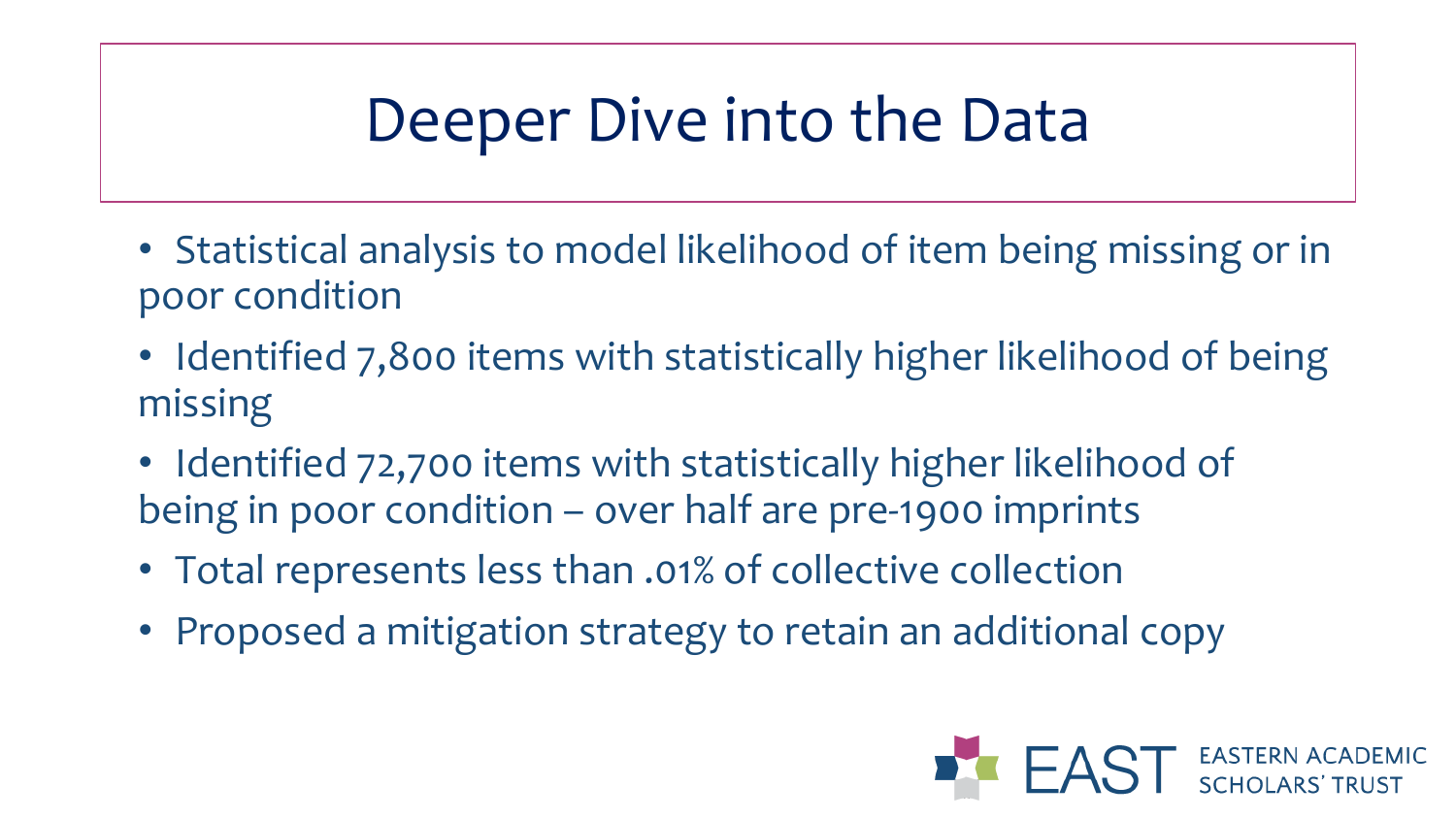## Current Status

- Libraries taking on additional retention commitments based on the "deeper dive"
- Push retention commitments to Cohort 2 when possible
- Replicate the sample study with 12 Cohort 2 libraries including 2 with collection sizes of more than 3 million
- Refinement of documentation and training for Cohort 2 libraries
- Determine if results should impact retention model or allocation
	- Should we retain additional copies of older materials?
	- Should we avoid allocation to libraries with low availability?